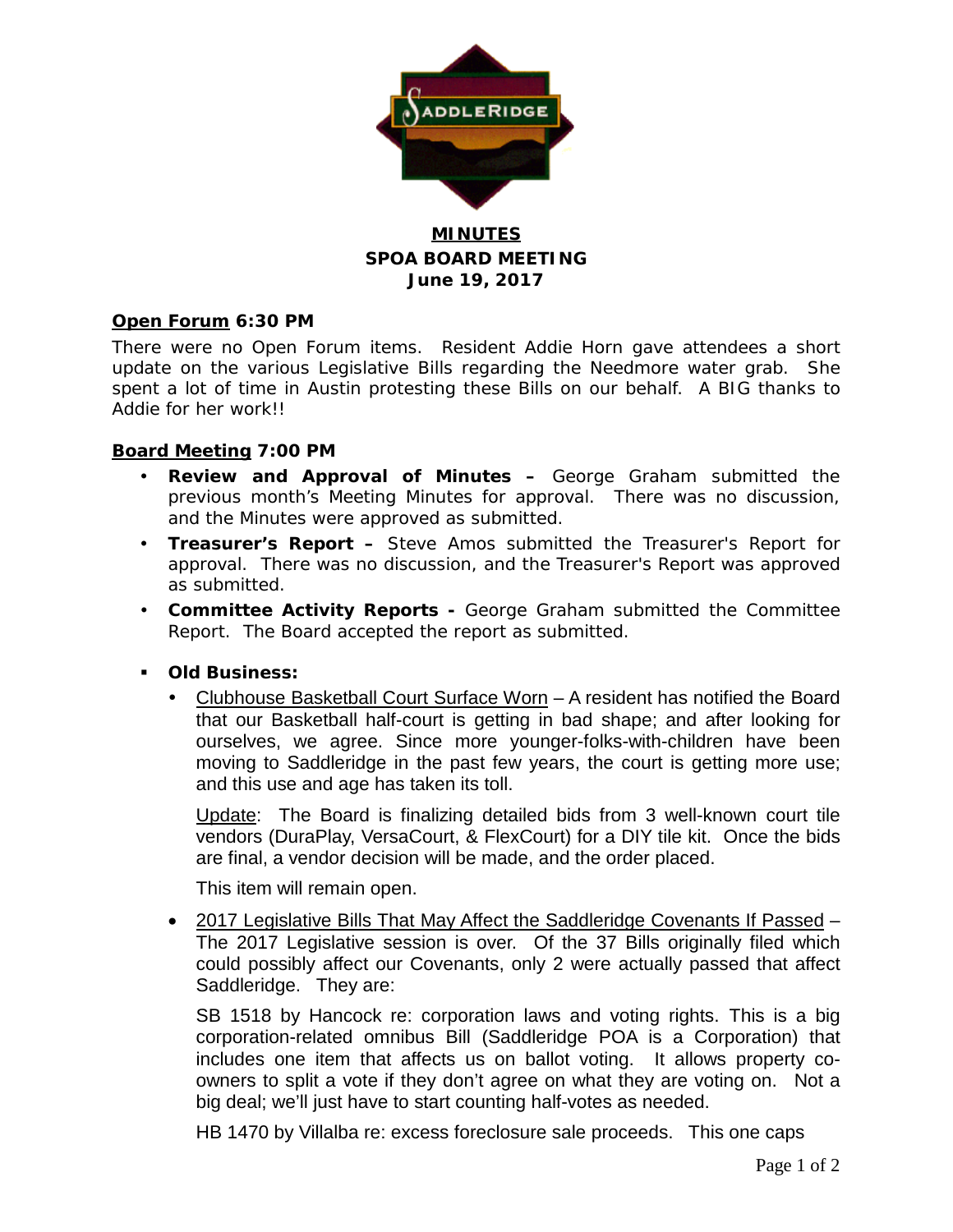certain legal (and other) fees that can be charged by various entities as part of a foreclosure action. I doubt Saddleridge will ever have any issue here, as our Board will always try to NOT foreclose if at all possible!

This item will now be closed until the 2019 Legislative Session.

- **New Business:**
	- There was no new business.

The meeting was adjourned at 7:50 PM.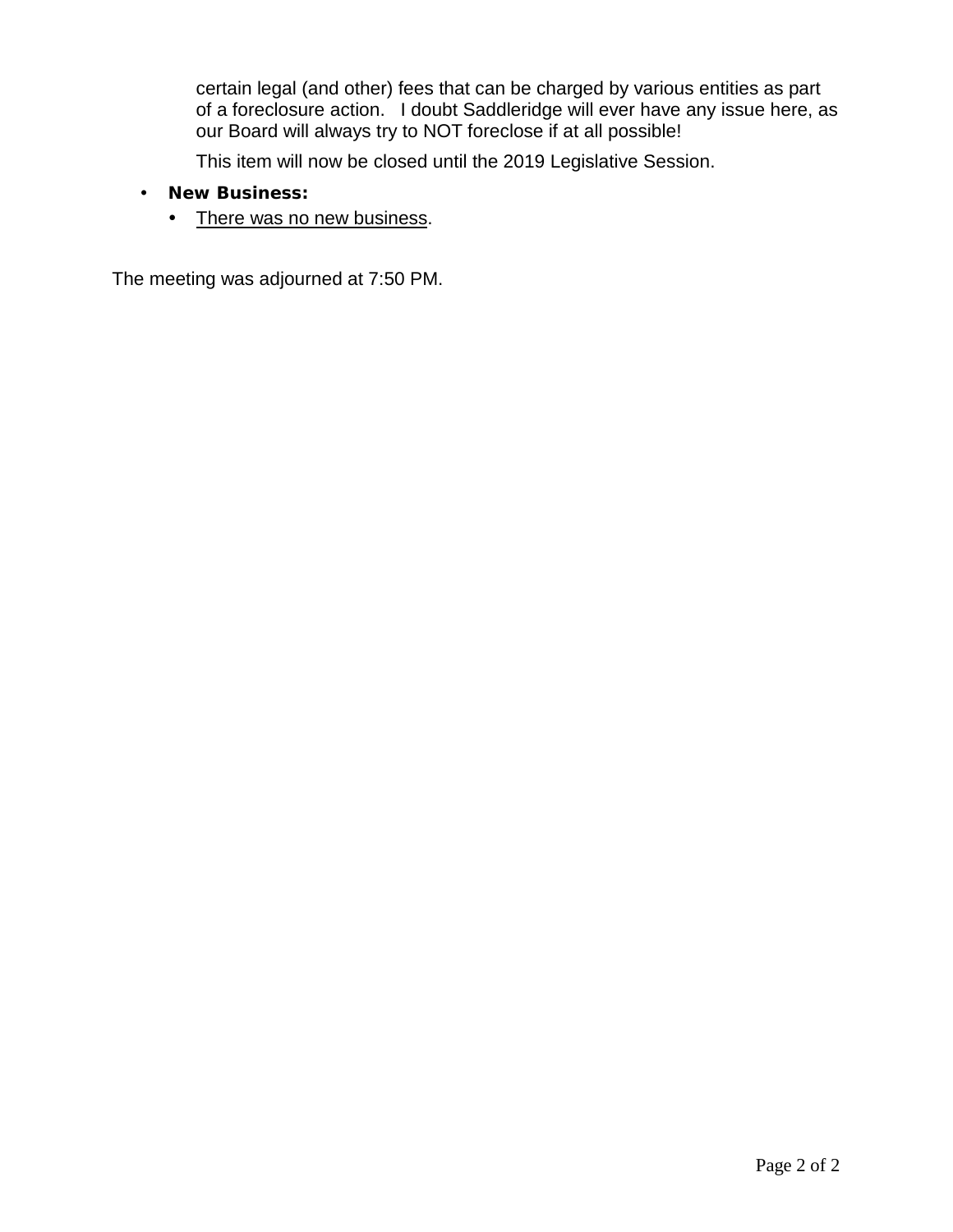# SPOA 06/02/17 **Balance Sheet Cash Basis** Cash Basis **As of May 31, 2017**

|                                           | May 31, 17   | May 31, 16 | \$ Change   |
|-------------------------------------------|--------------|------------|-------------|
| <b>ASSETS</b>                             |              |            |             |
| <b>Current Assets</b>                     |              |            |             |
| <b>Checking/Savings</b>                   |              |            |             |
| Ozona CD #305501                          | 25.364.24    | 25.313.56  | 50.68       |
| Ozona CD #305552                          | 25,343.47    | 25,292.82  | 50.65       |
| <b>Ozona Checking</b>                     | 19,068.63    | 23.833.89  | $-4.765.26$ |
| <b>Ozona Money Market</b>                 | 41,567.38    | 41,525.83  | 41.55       |
| <b>Total Checking/Savings</b>             | 111,343.72   | 115,966.10 | $-4,622.38$ |
| <b>Accounts Receivable</b>                |              |            |             |
| <b>Accounts Receivable</b>                | $-196.00$    | $-200.00$  | 4.00        |
| <b>Total Accounts Receivable</b>          | $-196.00$    | $-200.00$  | 4.00        |
| <b>Total Current Assets</b>               | 111, 147. 72 | 115,766.10 | $-4,618.38$ |
| <b>Other Assets</b>                       |              |            |             |
| <b>Saddleridge Property</b>               | 80,500.00    | 80,500.00  | 0.00        |
| <b>Total Other Assets</b>                 | 80,500.00    | 80,500.00  | 0.00        |
| <b>TOTAL ASSETS</b>                       | 191,647.72   | 196,266.10 | $-4,618.38$ |
| <b>LIABILITIES &amp; EQUITY</b><br>Equity |              |            |             |
| <b>Opening Balance Equity</b>             | 110,823.40   | 110,823.40 | 0.00        |
| <b>Retained Earnings</b>                  | 80,326.54    | 79.463.24  | 863.30      |
| <b>Net Income</b>                         | 497.78       | 5,979.46   | $-5,481.68$ |
| <b>Total Equity</b>                       | 191,647.72   | 196,266.10 | $-4,618.38$ |
| <b>TOTAL LIABILITIES &amp; EQUITY</b>     | 191,647.72   | 196,266.10 | $-4,618.38$ |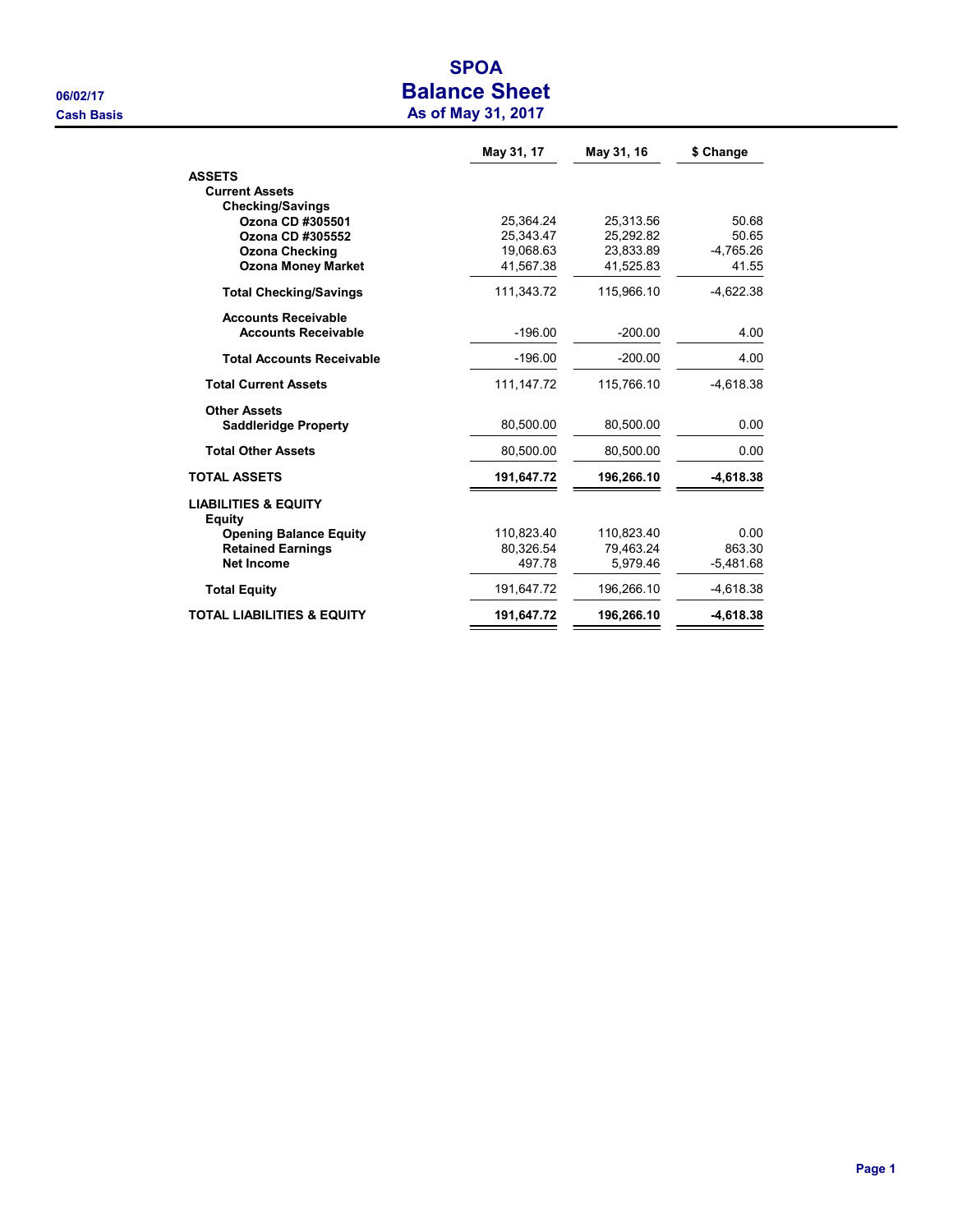# 9:38 AM Saddleridge Property Owners Association 06/02/17 **Profit & Loss Budget vs. Actual**

Cash Basis January through May 2017

|                                                                                                                                                                                                                                       | Jan - May 17                                                            | <b>Budget</b>                                           |
|---------------------------------------------------------------------------------------------------------------------------------------------------------------------------------------------------------------------------------------|-------------------------------------------------------------------------|---------------------------------------------------------|
| <b>Ordinary Income/Expense</b>                                                                                                                                                                                                        |                                                                         |                                                         |
| <b>Income</b><br><b>Clubhouse Usage Fee</b><br><b>HOA Dues Collected</b><br><b>Interest Assessed Fees</b><br><b>Interest Income</b><br><b>Resale Cert. Fee</b><br><b>Transfer Fees</b>                                                | 275.00<br>6,904.00<br>11.52<br>63.64<br>400.00<br>350.00                | 200.00<br>289.44<br>68.03<br>62.48<br>250.00<br>350.00  |
| <b>Total Income</b>                                                                                                                                                                                                                   | 8,004.16                                                                | 1,219.95                                                |
| <b>Expense</b><br><b>Accounting</b><br><b>Accounting-Bookkeeper</b>                                                                                                                                                                   | 875.00                                                                  | 875.00                                                  |
| <b>Total Accounting</b>                                                                                                                                                                                                               | 875.00                                                                  | 875.00                                                  |
| <b>Annual Septic Contract</b>                                                                                                                                                                                                         | 245.00                                                                  | 245.00                                                  |
| <b>Bank Charges</b><br><b>Safe Deposit Box</b>                                                                                                                                                                                        | 40.00                                                                   | 40.00                                                   |
| <b>Total Bank Charges</b>                                                                                                                                                                                                             | 40.00                                                                   | 40.00                                                   |
| <b>Clubhouse Expenses</b><br>Cleaning<br><b>Insurance</b><br><b>Maintenance Labor</b><br>Misc<br><b>Pest Control</b><br><b>Plumbing Repairs</b><br><b>Repairs</b><br><b>Trash</b>                                                     | 200.00<br>0.00<br>1,500.00<br>0.00<br>205.68<br>45.21<br>0.00<br>205.75 | 250.00<br>0.00<br>86.58<br>205.68<br>500.00<br>160.40   |
| <b>Total Clubhouse Expenses</b>                                                                                                                                                                                                       | 2,156.64                                                                | 1,202.66                                                |
| <b>Dues Refund</b><br><b>Food for Saddleridge Meetings</b><br><b>Food for Annual BBQ</b><br>Food for Saddleridge Meetings - Other                                                                                                     | 0.00<br>800.84<br>0.00                                                  | 96.00<br>425.76<br>0.00                                 |
| <b>Total Food for Saddleridge Meetings</b>                                                                                                                                                                                            | 800.84                                                                  | 425.76                                                  |
| <b>Insurance-HOA Liability</b><br>Insurance, D&O<br><b>Lawn Maintenance</b><br><b>Legal-Attorney Fees</b><br><b>Mailings</b><br><b>Miscellaneous</b><br><b>Office Supplies</b><br><b>Website Domain</b><br><b>Website Hosting Fee</b> | 0.00<br>0.00<br>667.14<br>0.00<br>0.00<br>15.00<br>0.00<br>0.00         | 0.00<br>0.00<br>649.52<br>0.00<br>49.00<br>0.00<br>0.00 |
| <b>Total Miscellaneous</b>                                                                                                                                                                                                            | 15.00                                                                   | 0.00                                                    |
| <b>PEC Electricity</b><br><b>Reconciliation Discrepancies</b><br><b>Taxes</b>                                                                                                                                                         | 673.54<br>0.00<br>2,033.22                                              | 863.39<br>$-0.10$<br>1,928.74                           |
| <b>Total Expense</b>                                                                                                                                                                                                                  | 7,506.38                                                                | 6,374.97                                                |
| <b>Net Ordinary Income</b>                                                                                                                                                                                                            | 497.78                                                                  | -5,155.02                                               |
| Net Income                                                                                                                                                                                                                            | 497.78                                                                  | $-5,155.02$                                             |